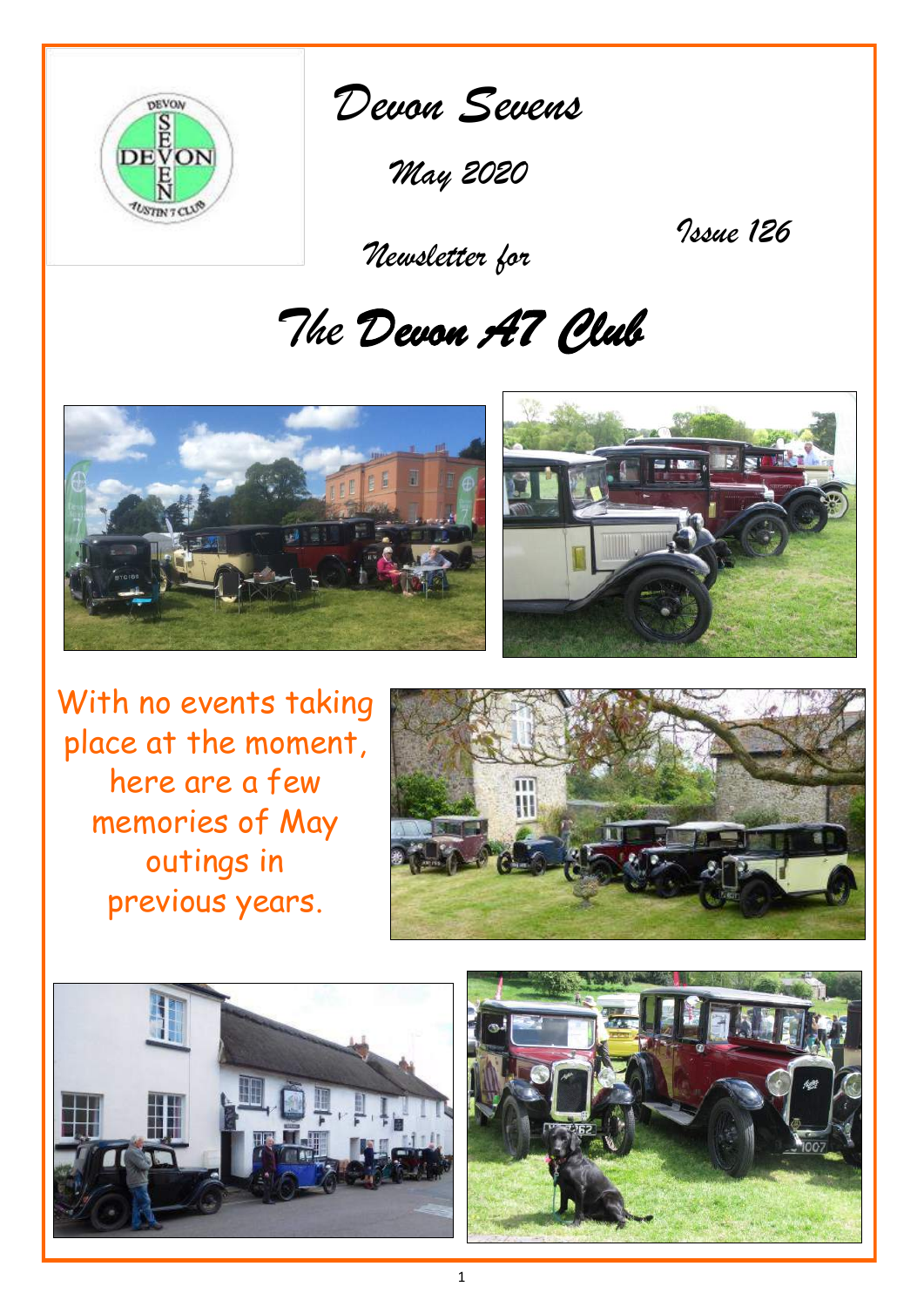# **Chairman's Chat - May 2020**

Well who would have thought that after our A.G.M. our lives would change so radically. I do hope that all members are safe and you are doing everything possible to stay that way. So how are you all spending your time away from your cars or perhaps you are doing those jobs on the Austin that have been put off for some time? There is one point worth mentioning and that is battery care as our cars are virtually laid up with little or no use. Many years ago when I bought a battery for the Ruby from a local supplier I asked how one should



look after a battery which is in a vehicle that is not being used on a daily basis. The answer was to partially discharge and recharge the battery on a regular basis about every two weeks and that keeps the plates in good condition.



I just have an old Ruby side light with two wires and crocodile clips on the ends to clip onto the battery, the bulb is low wattage and I leave it on for two or three hours. After that I recharge the battery until it is showing full and the job's done until the next time, by the way put a note in your diary when you have done it especially if you have more than one Austin!

Apart from keeping a check on the batteries, I am doing very little with the Austins. The allotment is keeping me nicely busy at this time of year with lots to do in the way of digging and planting. I must admit it is wonderful to escape to the plot even though we are lucky enough to have a garden. The pear and cherry blossom has been superb this year especially with the wonderful weather that we are enjoying so I hope the pollinating insects have been hard at work.



Apart from the allotment I have loads of projects that keep me in the workshop, you might read about the lawnmower project elsewhere in the mag. So I do hope that everyone is keeping their heads down and next month we have some better news to report.

*Richard Bishop*

## **New Members**

We welcome 2 new members to the club this month and look forward to meeting them at events - hopefully in the not too distant future.

**Philip Drinkwater** lives in Paignton. Philip is currently looking to buy an Austin 7 - please see page 14 if you think you can help in his quest.

**Clive Norton** lives in Stoke Fleming and owns a 1928 Chummy. Welcome back to the Devon Austin 7 Club Clive.

# **Thank you!**

Well, thanks to everyone who responded to my appeal for copy last month, we have a full, varied and interesting newsletter for you to enjoy.

Please keep the articles coming and hopefully we will have another bumper issue next month - happy to receive anything A7 related - however loosely!

*Janet Aylmore (editor) Contact details on back page.*

*The deadline for the June issue of 'Devon Sevens' is Wednesday May 20th .*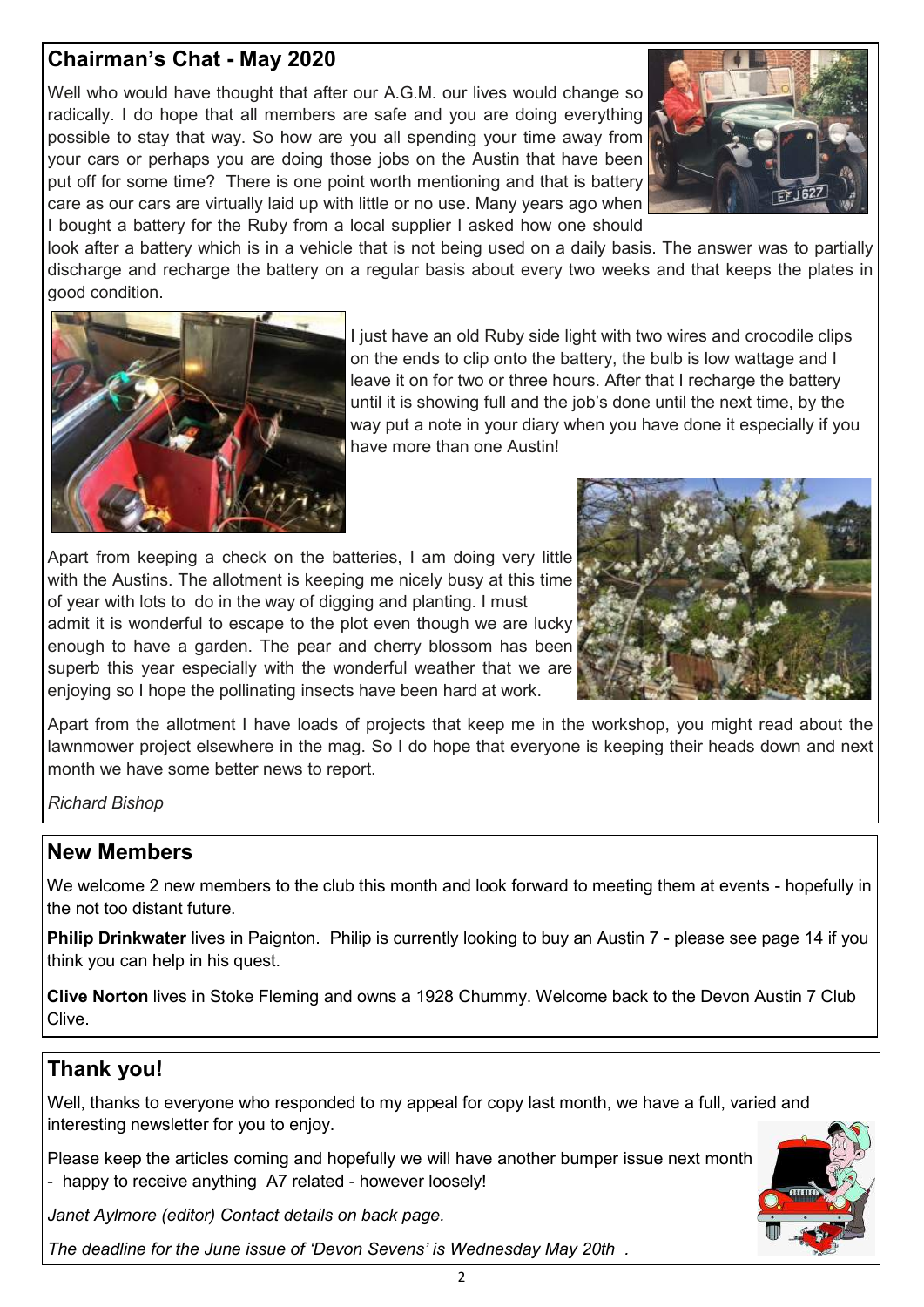# **Secretary's Notes - May 2020**

Well that's been a different sort of month!! Early Spring is usually so busy with the first A7 events of the year and planning well in hand for the main shows of the Summer. However I trust that everyone is keeping safe and well and looking forward to the time when we can all be out and about again, driving our 7s.



Elsewhere in this newsletter, you should find a 'welcome' to 2 new members. One of whom, Philip, is looking for a car to buy. I have also been contacted this

month by another member who is keen to acquire a 7, so if you are thinking of selling, or know someone who has a car which might be available, please let me know and I'll be happy to put you in touch.

Whilst our friends at 'Re:Fuel' have, along with other organisers, had to put on hold their monthly meetings at Dunkerswell, they have been busy coming up with new ideas to support the local automotive community. Over the last couple of months, they have been working hard to create a dedicated, indoor, secure car storage facility that enthusiasts across the region can utilise with various levels of service. They have established **'The Vault'**, a large, indoor, secure facility located between Honiton and Exeter Airport and can offer storage ranging from just a simple space to an air-sealed chamber, all indoors and undercover. Prices are very competitive and if you mention 'Devon A7 Club', a 15% discount is available for members. You can see full details at www.re-fuel-[vault.co.uk.](http://www.re-fuel-vault.co.uk/)

I came across an interesting supplier this month. They do a large range of engineering tools and hardware but unlike many companies, they still hold stocks of Whitworth and other imperial sizes. Not a full range, and I understand that their stocks do fluctuate, but if you are looking for some bits, they might well be worth a try – York Fastener Centre – tel. 01904 430990. [www.fastpack](http://www.fastpack-yok.co.uk)-yok.co.uk I bought some 0BA size round head slotted set screws & nuts to replace the metric hex nuts & bolts fixing my rear number plate support.



Let's hope that by this time next month, there will be sone 6Volt light at the end of the tunnel. Until then Keep safe.

*David.*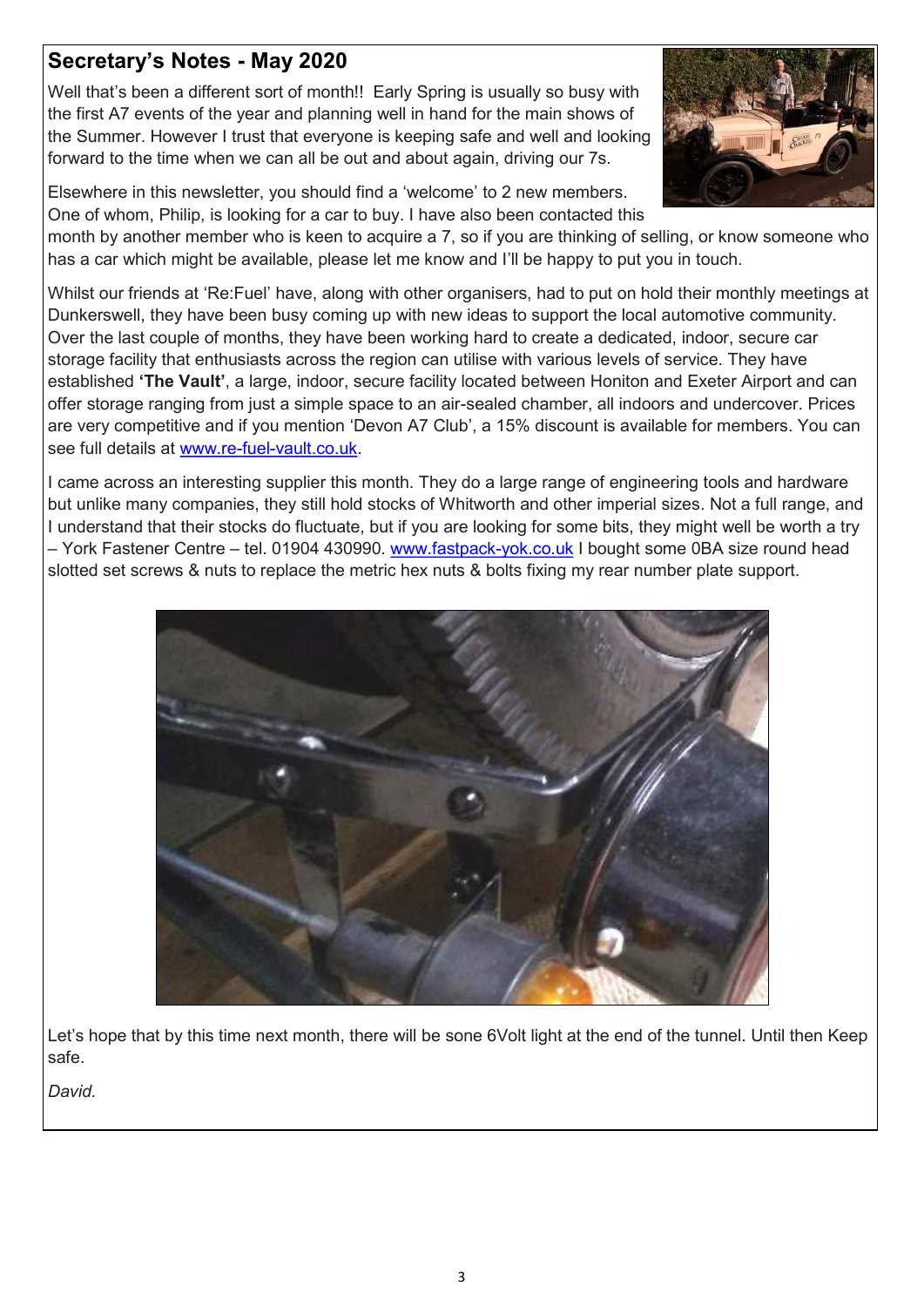

# **Unfortunately the following events/meetings have had to be cancelled or postponed due to the Coronavirus outbreak.**

Devon Vintage CC Autojumble at Buckfastleigh on May 3rd.

VE Day Commemorations in Barnstaple, May 9th and 10th have been postponed until May 8th and 9th 2021

VE Day Celebrations in Brixham, May 8th - 10th have been cancelled.

'A Quest for Pearl' due to take place in May has been postponed.

Classic Car Day at Killerton on Sunday 17th May 2020.

East Devon Amble arranged for Saturday May 23rd has been postponed - a new date will be advised in due course.

Stoke Gabriel Cricket Club Vintage Show due to be held on Sunday June 7th has been cancelled.

Historic Vehicle Gathering at Powderham organised by the Crash Box & Classic Car Club, scheduled for July 11th & 12th 2020 has been cancelled. Provisional date for next year's show is July 10th and 11th.

Waterhouse Farm Vintage/Classic Car Day on Saturday July 25th.

### **More events are likely to be cancelled or postponed, and the club will try to keep you up to date via the website or Facebook page - see page 15.**

# **Vintage & Classic Weekend, RHS Garden Rosemoor 1st & 2nd August 2020**

Now in its tenth year the Vintage & Classic Weekend has proved to be one of Rosemoor's most popular events with Vintage Vehicles, Motorcycles, Tractors, Model Railways and Horticultural Machinery. In 2019, the event attracted over 2000 visitors a day making it one of the biggest events of the event calendar and the biggest show since its creation ten years ago.

The event is held at the Arboretum Lawn on Lady Anne's side of the garden, which will give a beautiful backdrop to the vehicles on display. (See picture below). There is a small café and toilets available at this side of the garden, or it is a couple of minutes' walk to the visitors building where the main restaurant is located.

There will be a pop up beverages tent, where exhibitors will be able to enjoy free teas and coffees, and separate portable toilets will be available just for exhibitors. Vehicle exhibitors also receive free entry to Rosemoor Garden and free camping is available on site for those wishing to stay over. This is only available to people with campervans, caravans or converted vans. A toilet block will be accessible all night, but this does not have shower facilities. As the event is held inside of the garden, it is the RHS policy of **no dogs**, unless they are registered assistance dogs.

An entry form for this event can be found on the Members' section of the Club's website, or from Carrieann Moore (events co-ordinatorat Rosemoor) on 01805 626810, e-mail [carrieannmoore@rhs.org.uk](mailto:carrieannmoore@rhs.org.uk) 

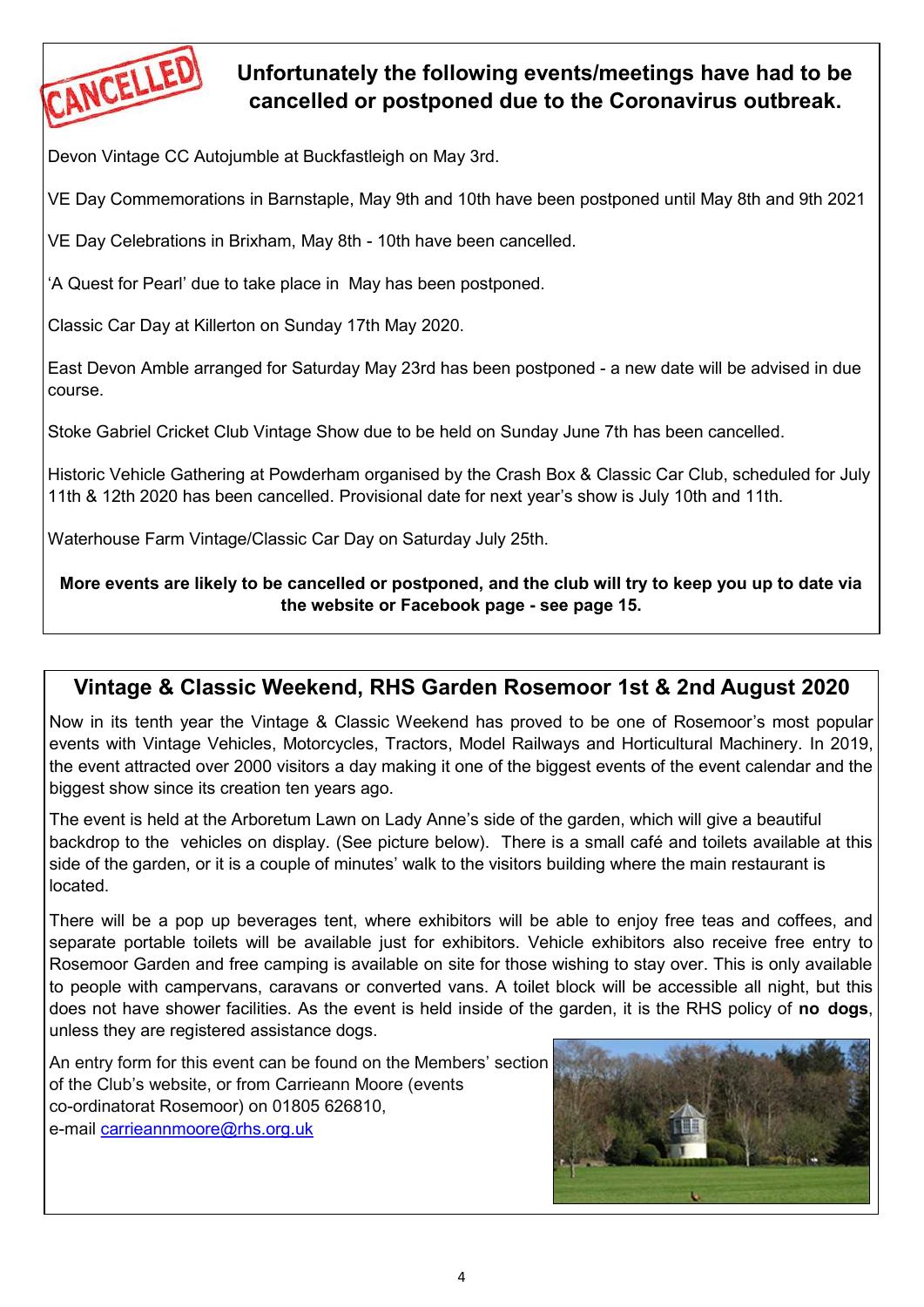

*Merry Harriers* 

**Classic Car & Bike Show**

Hospice

# **Monday 31st August 11am - 4pm**

# **including Auto Jumble**

An entry fee of £5 per car is going towards supporting The North Devon Hospice. You are welcome to bring Auto Jumble with you. There will be a prize for the best in show Afternoon cream tea for two for every Entry

> *Entry forms available from the Merry Harriers website or from the member's section of the DA7C website.*



# **The Sidmouth Classic Car Show and the Coronavirus outbreak**

# **Scheduled for September 19th 2020**

The organisers plan to make a decision in mid June as to whether this event will take place this year. If Austin 7 Club members would like to contact Barry Sangster, he will hold their details and let them know as soon as a decision has been made.

Contact Barry on 01395 514262, e-mail: marionberry@icloud.com

# **Con-Rod Teaser**

I guess that this is a query that is normally found in the A7 section of Facebook, but I thought that I'd throw it open to club members instead.

While re-building the engine from my 1926 Top Hat, I came across this asymmetrical con rod. 'Easy', I hear you say, 'Someone has ground down one side'. But no. As with the standard con rod there is a matching groove in the casting on each side, so this must have been how it was produced. But why? The other three con rods are the normal full size, so where did this one come from? Is it from an earlier engine?



*John Turley*

# \*\*\*\*\*\*\*\*\*\*\*\*\*\*\*\*\*\*\*\*

John – we have had no response from members regarding your 'off-centre' con rod, but I would suggest that it may have come from an engine of much later date than your 'Top-Hat' and belong to a 3 bearing engine built between 1936 & 1939. I stand to be corrected by those with greater experience of these engines than me.

*David.*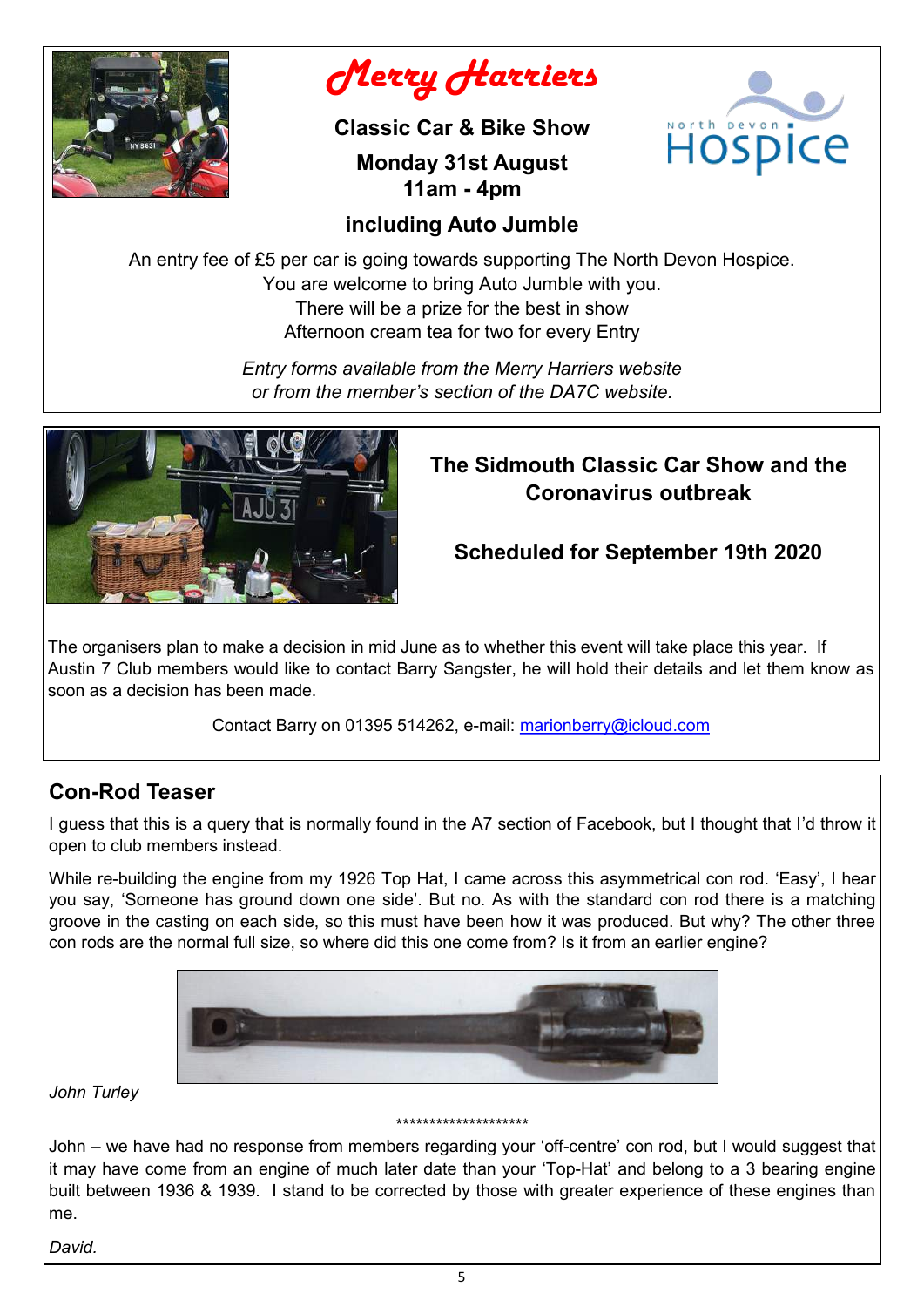# **North Devon Enthusiasts Group**

The North Devon Enthusiasts Group's evening runs have been cancelled until further notice. Meanwhile here are a few photos of happier times.



## **June Newsletter:-**

Please send your letters, comments, articles and photos to [devon.sevens@hotmail.co.uk](mailto:devon.sevens@hotmail.co.uk) or by post to Janet Aylmore, Corner Cottage, Ideford, Newton Abbot, Devon, TQ13 0BG.

Copy for inclusion in the June issue should be with me by **Wednesday 20th May 2020** and the newsletter will be distributed on or before **Wednesday 27th May.**

To avoid any possible problems with copyright, please confirm, when sending in articles, photo's diagrams, maps etc, that they are free from any copyright restrictions. For information, the copyright remains with the originator of any photos etc for 50 years and the originator's permission is required before they can legally be reproduced or distributed. Within the very friendly A7 world, there is generally not a problem, so long as the originators copyright is acknowledge but I need to be made aware of the situation before publishing.

Many thanks. Ed.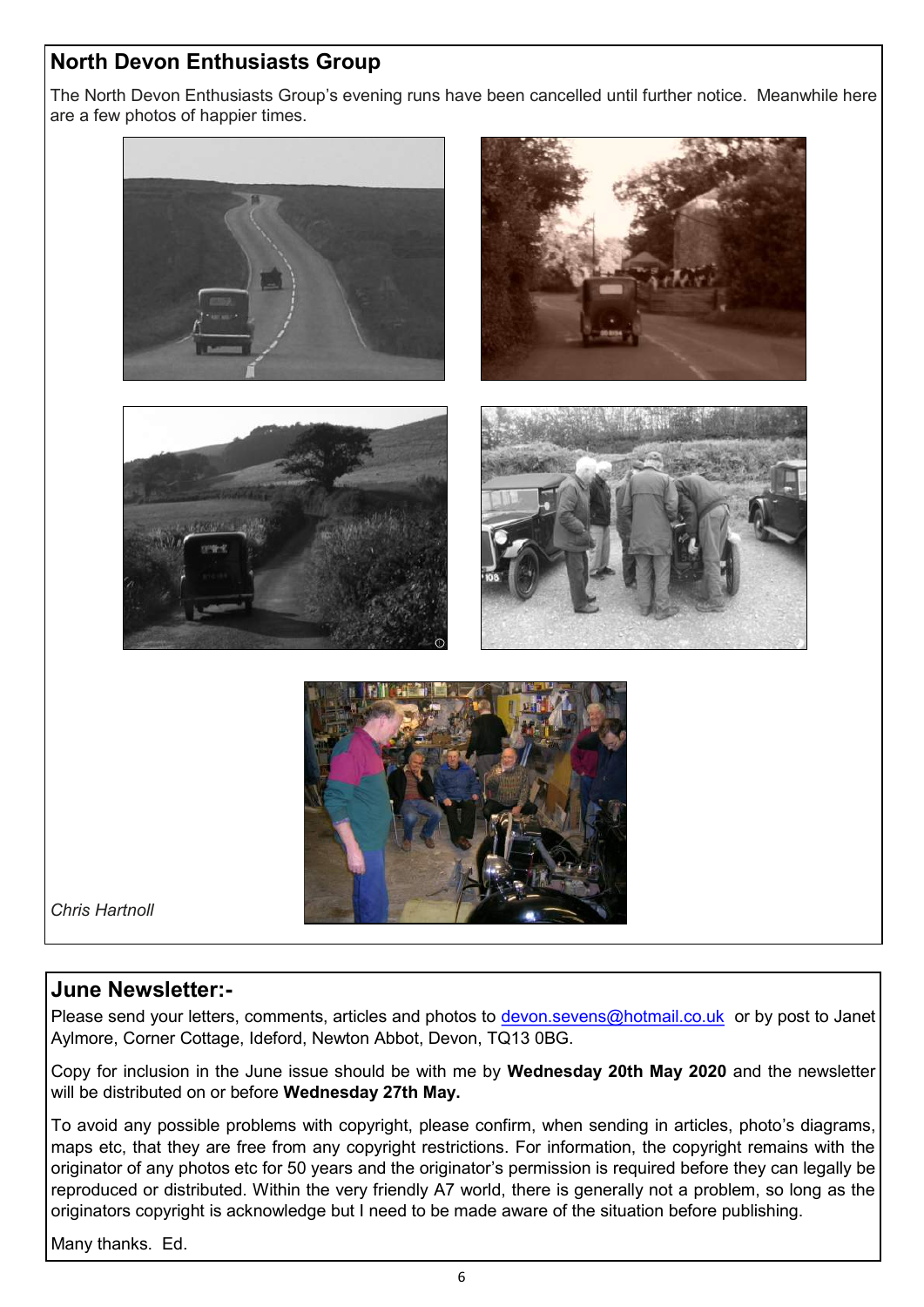# **Memories**

Reading Mike Moore's account in the February/March newsletter, of his meeting at Widecombe with visitors from the USA, reminded me of an amusing encounter I had a few years back.

I went to Paignton a few years ago to a hardware store in our Seven, before returning I called at the Oldway filling station to top up for the coming weekend. Coming out of the kiosk after paying, a passing pedestrian came smiling up to the car and correctly identified it for model and year.

He had a strong American accent and I expressed surprise that he knew about Austin Sevens at all, let alone the model details. He told me he lived in California and had brought his wife over to visit the area. He was born in Tavistock and saw many old Austins in his schooldays. I asked where he was staying, it was at the Redcliffe Hotel on the Paignton seafront. Such was his enthusiasm that I offered him a ride back there in the car, he promptly abandoned his walk and accepted .

I said, "I had better switch on the air-conditioning, for you Californians that's essential", so as we set off I slid the roof back, opened the windscreen and the brass side vents. He could not stop smiling and was amused by folk waving as we passed them. On arrival I drove up to the Hotel main entrance and he asked if I could wait while he fetched his wife. I said, "well tell her you have rented a car". He went into the hotel calling "Honey come and see this". In the meantime I realised I was outside a prestige hotel in my overalls so I stood aside as they approached. After they had taken many photos he thanked me for making the day and we parted.

Regrettably we did not exchange email addresses so I did not see the photos but it was a very pleasant encounter.

*Eddie Eddles*



Bag of dry Firewood for sale 50p

**or**

Set of invaluable original timber templates for early 1932 RN Box available to intrepid restorer FOC. Collect Axminster. (when it is safe to do so!)

*NB some elements very delicate due to historic wood worm, probably inactive but full PPE recommended.*

Contact Mike Moore: mike@mgmoore.co.uk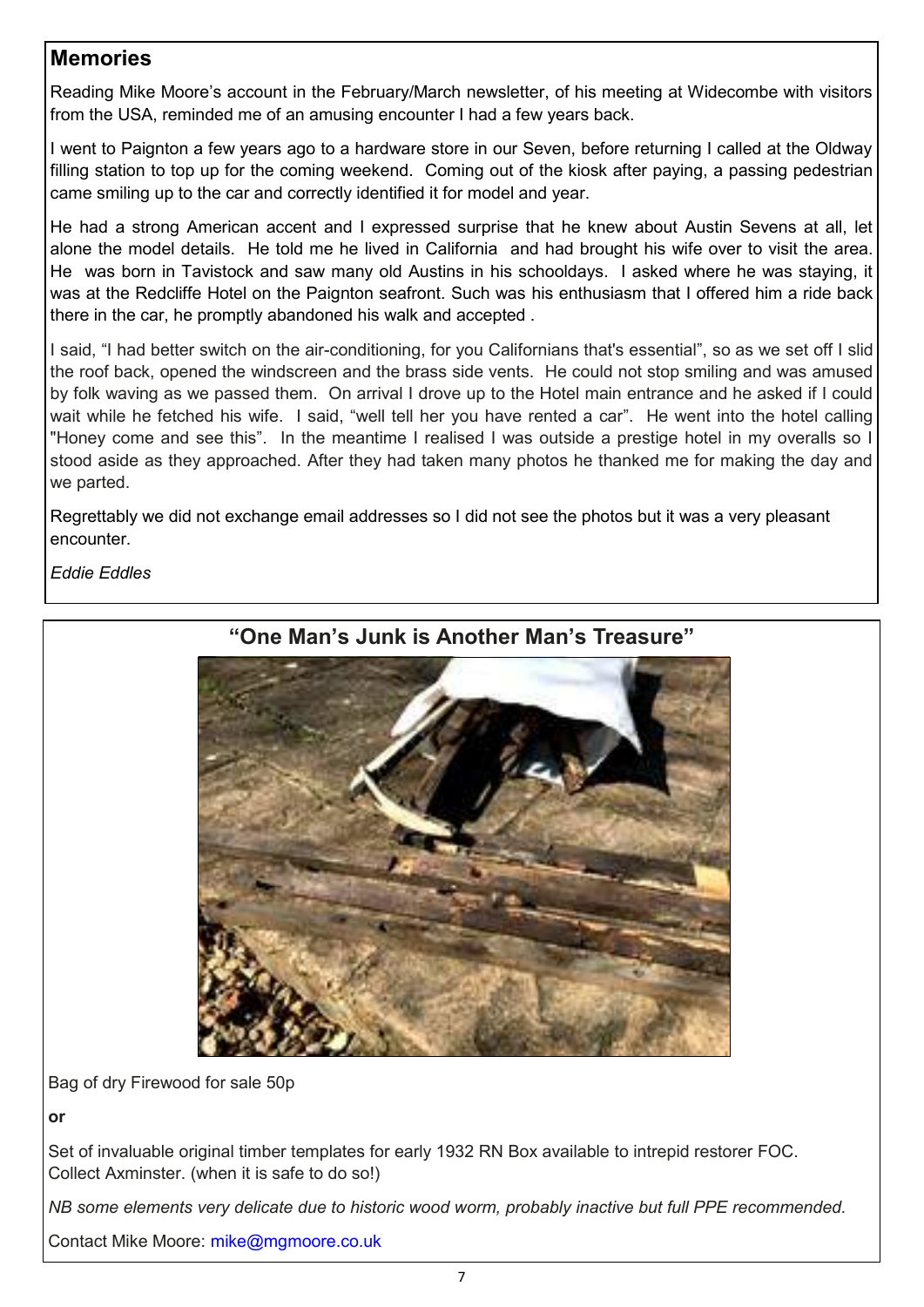# **Keeping busy while keeping safe at home**

It was such a short time ago that we held our A.G.M. followed by a meal at the Tom Cobley, then it all went pear shaped! We are now at home and hopefully keeping safe and well. But what to do with masses of spare time? Well I already had a project on the go which was the refurbishment of a Qualcast lawnmower that someone had thrown out at the allotment.





What attracted me in the first pace was the build quality of the two heavy cast iron sides. Once back home in the workshop I stripped every part down as far as I could. Once again I was so impressed by the quality of all the components and I was able to use nearly everything for the rebuild.

One of the few parts that needed fabricating was the curved metal shield behind the blades which helps to spew out the cut grass. This part obviously rusts out if the mower is put away with wet grass still sticking to the metal. It was easy to cut a panel of the correct gauge of mild steel and with the aid of various diameters of tubing the correct curve was formed.



I have, by the way, recently added to my armoury of machines a cordless angle grinder, what a wonderful bit of kit, especially armed with the ultra thin cutting discs. Nearly any job which involves a hacksaw can now be undertaken by the grinder and there are no leads to snag or grind by mistake!

Probably the most challenging part of the project was to renew the wooden roller which had totally rotted away, but fortunately I had a nice piece of beech which I mounted on the wood lathe and turned to slightly oversize. After that I needed to bore out a central hole to take the bar on which the roller ran and this involved adapting the tail stock on the metal lathe so the correct size drill with an extension bar silver soldered to it could travel and drill the whole length of the roller.



Success, and now with the bar firmly in place in the roller I was able to mount it between centres in the metal lathe and take a final cut to true it up. Having made up the new roller I left it soaking for a few days in a bath of linseed oil to give it some protection from the wet. Things were taking shape and time for a partial rebuild so I could sort out the chain used to drive the blades powered by the back roller. The chain was one of the few items that had to be replaced, the original was rusted solid and try as I might I could not free it up enough to run smoothly.

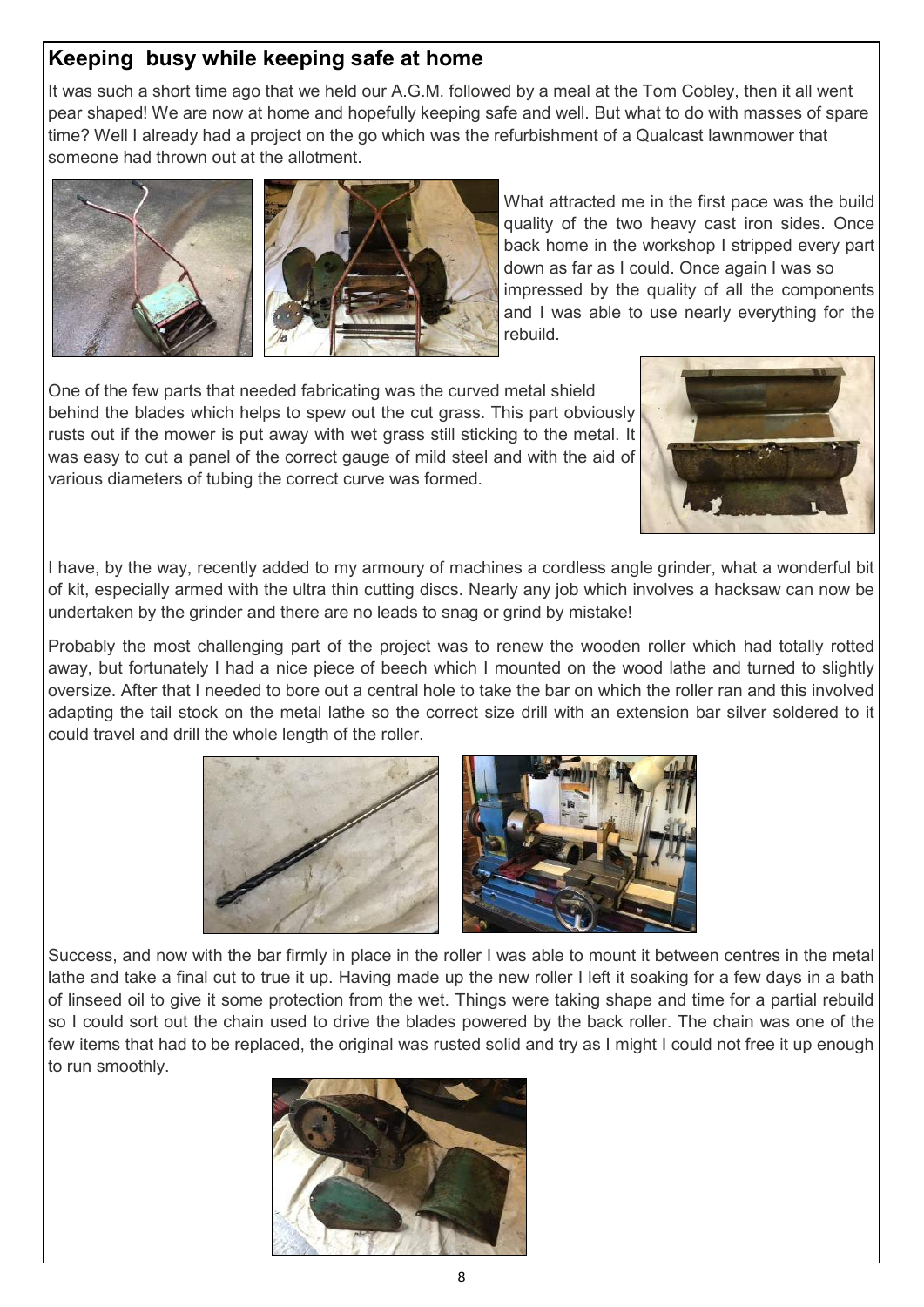### *Continued from page 8*

I had some spare chain in the bicycle spares department and although it was a fractionally different pitch from the original, with a bit of fettling I had it running smoothly. Now for the blades, how to true them up and have them kissing the bottom plate as they should and right across the whole cylinder. First job was to make up a handle which would fit the end of the shaft on which the blades were mounted then I glued aluminium oxide sanding paper to the bottom plate, when dried the blades were gradually lowered whilst turning the

handle until light contact was made and with a bit of hard work a nice bright edge was achieved right across the blades.

So everything had been refurbished and it was time to spray the parts prior to assembly which, as ever, took far longer than I had envisaged. The spray paints are so thin that it takes for ever to build up a decent coverage. But the job was finally completed and everything was put back together ready for road testing! Back down the allotment with the mower and I put it to work immediately, wow what a machine it worked really well and cut the grass so efficiently. A lengthy project but interesting involving a number of different skills, all very enjoyable.



Not quite on the same scale as Austin7 mechanics but still satisfying and well worth the effort, now to think about joining the lawnmower club!!

### *Richard Bishop*



# **Federation of British Historic Vehicles Clubs' Updates**

#### **Coronavirus**

Motorsport UK has extended its suspension of all organising permits and Certificates of Exemption for motor sport events until at least the 30th June. This move provides clear guidance to event organisers, venues, competitors, officials and volunteer

marshals of the role that Motorsport UK must play in supporting the broader public health agenda.

In response to the updated guidance and restrictions issued by UK Government, the Federation recommends that all activities that involve taking a historic vehicle out on the road specifically for the purposes of Drive it Day on the 26th April now be abandoned. However, enthusiasts of historic vehicles are still encouraged to participate in the mass sharing, via social media, of images and memories of themselves and their families out and about in their historic vehicles during a previous year's Drive it Day. Drive it Day will not be re-scheduled for later this year, but will resume its normal format on the 25th April 2021.

### **Ethanol**

The Government has published a consultation on proposals to introduce E10 petrol as the standard for fuel across the UK in an attempt to meet its climate change targets. The proposal would increase the percentage of ethanol content for standard 'premium' fuels in 2021, whilst maintaining the current E5 blend in the 'protection' grade. FBHVC have received a formal invitation to participate in the consultation and intend to do so.

E10 is of concern to historic vehicle owners because it may cause some flexible fuel hoses, seals, gaskets, plastics and certain metals critical to the fuel system to corrode or degrade. This may cause damage to fuel pumps, carburettors, seals on injectors, pressure regulators and fuel tanks that are not resistant to ethanol. The bioethanol may also dislodge particles on older fuel systems causing blockages.

A statement from the Department of Transport recognise that the prolonged use of E10 fuel in older and classic vehicles can cause corrosion of some rubbers and alloys used in the engine and fuel systems. For those vehicles, the Department remains committed to ensuring that E5 is retained as a 'protection' grade, if E10 is introduced.

The FBHVC is on the case.

*John Turley*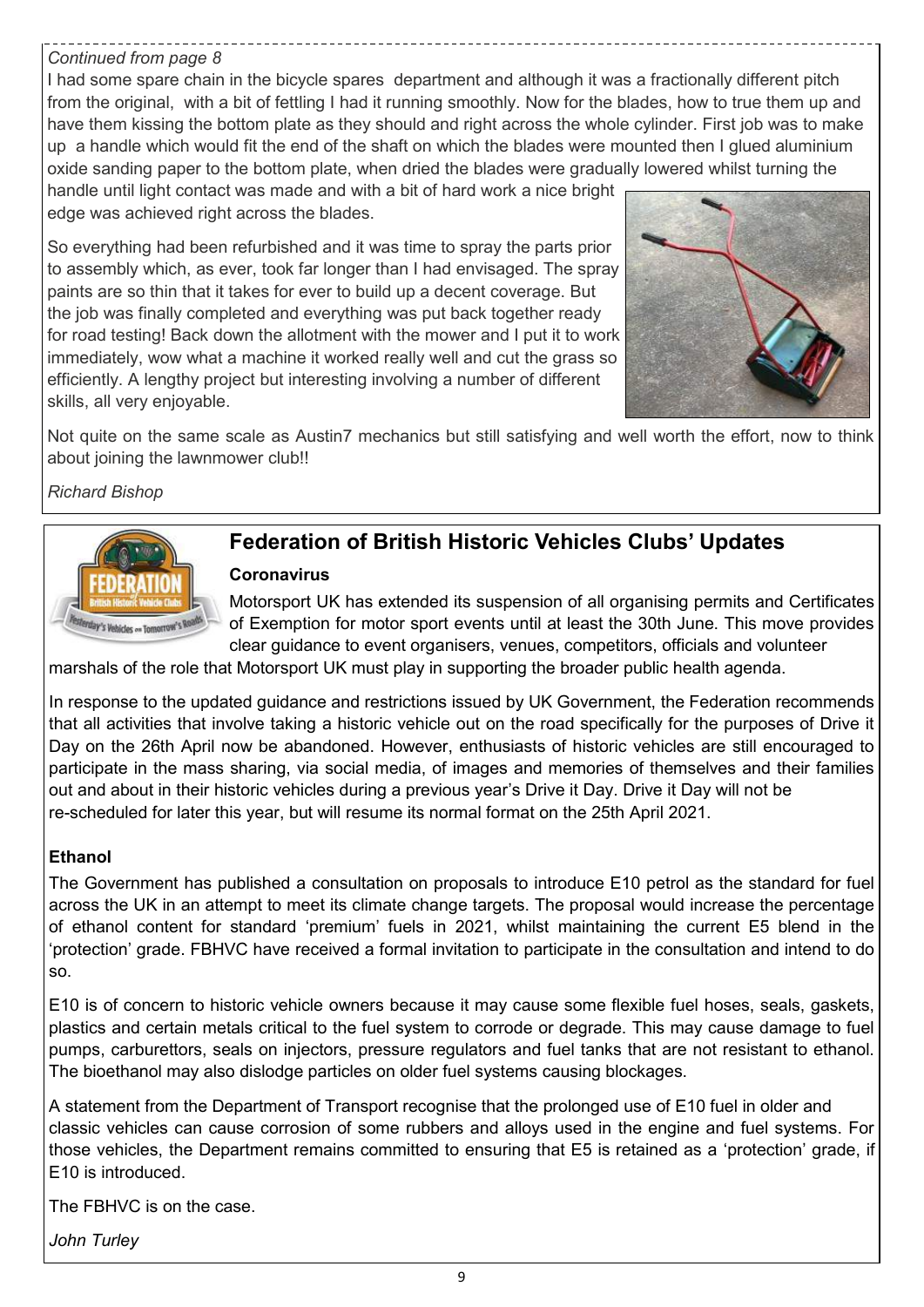# **The Story of my 1935 Austin Seven**

### **David Kernick**

As the call went out for any articles for this difficult period. I thought I would reflect/ramble on the history of my Austin Seven - a 1935, four seater tourer. It's quite an unusual car in that it has a cowl ruby type front, but the spare wheel is exposed at the rear. Someone told me it was a transitional model using up bits that Austin had leftover but I'm not sure how true this really is.

It was purchased for £75 in 1968 when I was a student at the University of Exeter, studying Chemical Engineering, with my home town in Cardiff. I remember very clearly the purchase, extracting it from a barn in Hungerford, replete with a large nest of some unknown species on the backseat. What a happy journey that was back home, under a starlit sky, driving back to Cardiff without a care in the world, smoking my late grandfather's pipe, despite the fact the engine sounded like it was about to shake itself to bits - but in those days, it didn't seem to matter. I can still hear the noise of the big ends even now.

I mention my grandfather's pipe as he was a very early motorist and would insist that in those days, pipes always burnt asymmetrically as cars were invariably open and the pipe would burn more effectively on the offside where there was greater airflow. I managed to extract a contemporary photograph that seems to confirm this fact.



Me looking super-cool in my Burton's jacket in 1968 with my grandfather's pipe that seems to prove his thesis.



My grandfather's AA badge number 860. Too valuable to be on the Austin.

The engine had a total rebuild. But everything else seemed to be okay and for the next three years I pottered back from Exeter to Cardiff every term without batting an eyelid. Spares were still abundant in the many scrapyards and I unearthed quite a number of treasure troves of Austin seven parts over this time.

Now, if I just make a short trip into town I have to be equipped with a full set of tools, mobile phone, reading material to await the AA , but in those days I just got in, a mate to share the petrol, chucked all our stuff in the back and off we went between Exeter and Cardiff without thinking twice. Amazingly, I can't recall any problems!



1968. Is this where the engine goes? Plenty of advice but none of us really knew what we were doing.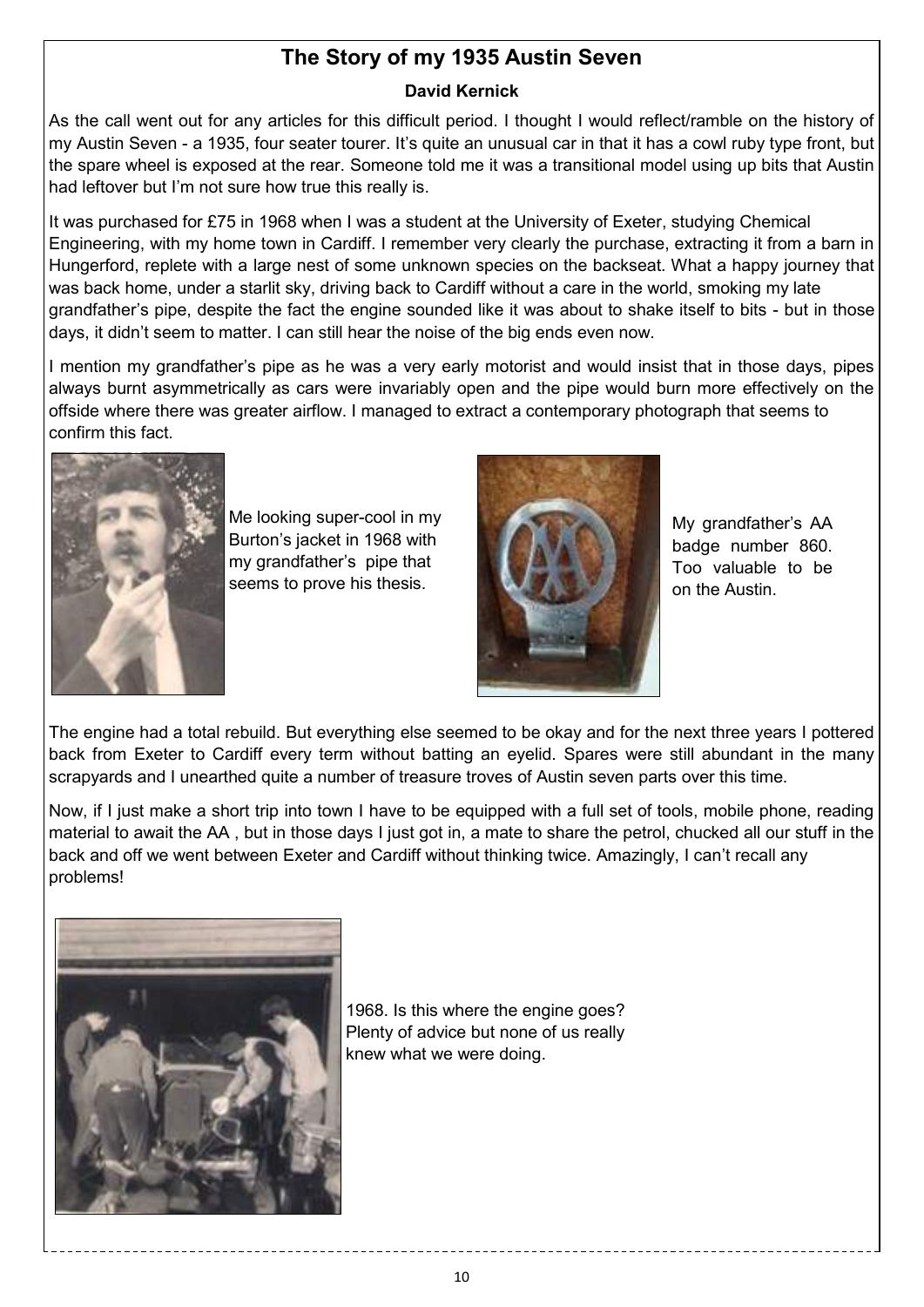### *Continued form page 10.*



Two wheels give rise to four, much to the relief of my parents. Saying goodbye to an ex police Velocette LE – and hence my nickname – Nod.



Taking part in Exeter University rag parade 1969.

I moved on to a second-degree in medicine - always the eternal student and kept the Austin going as my regular car until 1976, when jobs across the country required a speedier mode of transport. Over the next 15 years the car was moved around as I scrounged various modes of storage until we moved into our current house.



1979. Occupational needs must and transport moves on.

Since then there have been a number of half-hearted attempts to return the Austin to its former glory and the purchase of two more Austins - I'm not sure why, possibly as a futile attempt to increase power to get up the long drag of a hill that leads up to our village. None of the fleet sees much activity. There are two problems: firstly, they are for ever breaking down and as much as I enjoy my relationship with the AA and have come quite friendly with a number of the helpful AA mechanics, this does get quite tiring; secondly, as part of a late life crisis. I acquired a second-hand Mazda MX 5 - press the button and the roof comes down, put the heated seat on, turn the music up loud and a guarantee to get home. No real competition.

I've done a number of weddings for friends in the Austins but it was becoming standard routine that all the guests were willing it to break down as part of the standard entertainment and for the bride to scooped up in my wife's Modus which was always travelling as back up. So as time moves on, something has to give.

Finally I've decided to do the Austin 7 up properly or at least to a reasonable standard. Alas I am a genetic botcher so the breakthrough has been to employ a friendly mechanic to keep me on the straight and narrow and ensure I do everthing properly. The challenge is a rerun of the historic Exeter to Cardiff route and whether the Seven will replace the Mazda. I have always felt that old cars are for using and not just bring out the occasional rally, but only time will tell if I can did live up to this high ideal.



The "fleet". 1935 Austin 12, 1935 Austin 7, 1934 Austin 10. All looking good from a distance.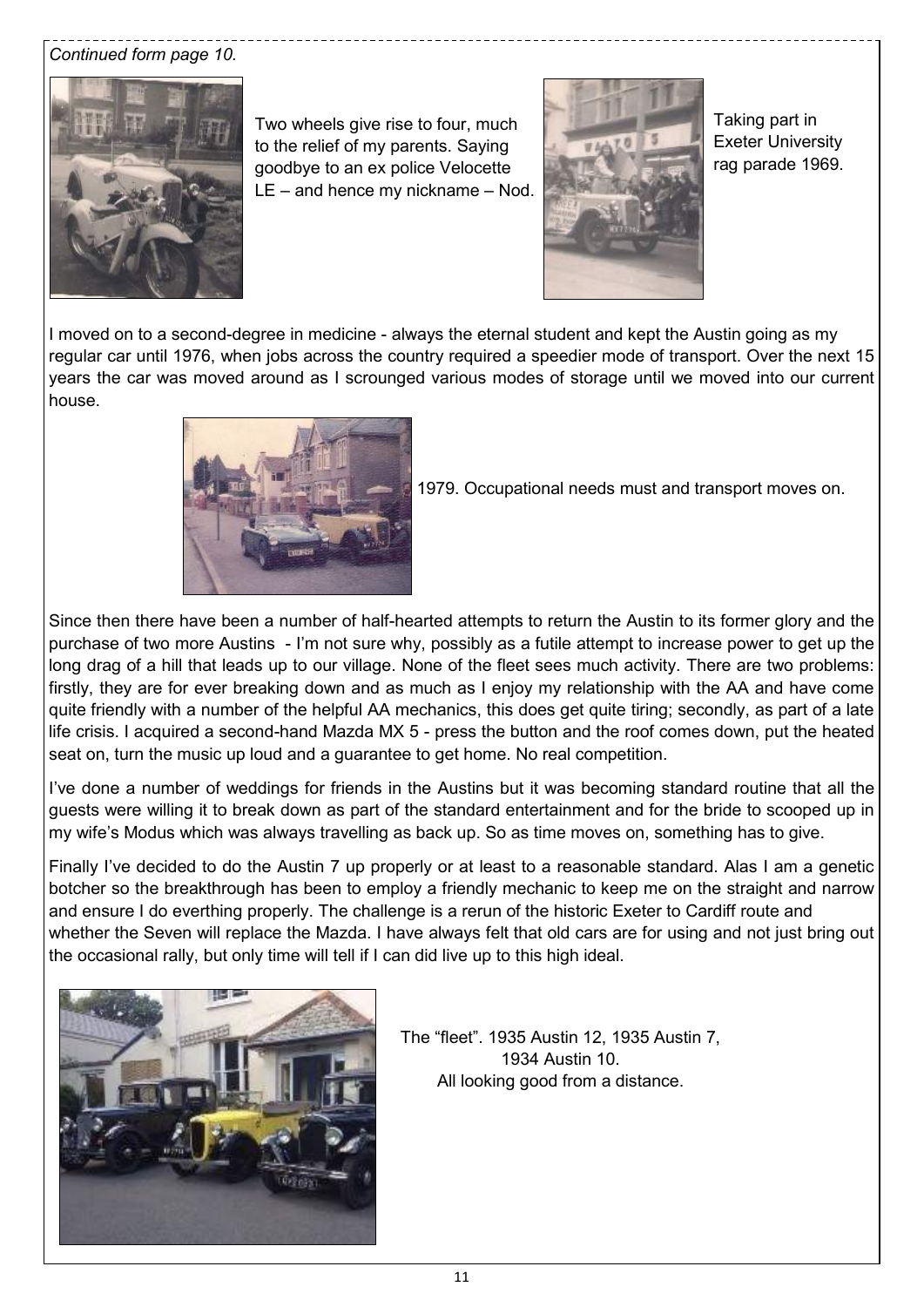# **Davids Diary**

I suspect that many other members have, like me, been trying to make some inroads into that long 'To Do' list which has been growing steadily over the last few months/years. I also suspect that in your house as in mine, it is not only the A7/Garage 'To Do' list which has been waved around!!

So, this month in the Aylmore house has been a balancing act between a quite large scale indoor decorating project along with some outdoor household repair/maintenance and work on the A7's.

As I touched on last month, the support brackets for the rear mounted petrol tank looked as if they had cracked on my tourer. However with the tank removed and the area cleaned up it was apparent that the



main problem was that the spot welds holding the brackets to the floor had broken. These would have been done when the floor was replaced during the car's restoration in 2007/8 and clearly were not strong enough. There was also a small crack in the bracket on the offside and I attempted to MIG weld this, but with the restricted space available (my excuse!!) it was not very successful. Luckily, there was just enough room to drill through the floor and bracket and fix everything firmly in place with some small nuts & bolts.

Whilst the tank was off the car, I wanted to cure a petrol leak which had shown itself on a couple of occasions when the tank was quite full and/or the car was on a steep slope. My suspicion was that it was the seal around the fuel gauge sender and sure enough the cork gasket was well perished. One of the very small set screws holding the sender in place had already sheered off so I took a long time and a lot of care to unscrew the others. I was successful with a combination of Plus-Gas, cleaning the crew head slots with a hacksaw, applying heat with an electric heat gun (NOT a FLAME!!!) and gently using an electric drill/driver, but it took ages!!!

I cut out a replacement gasket and re-fixed the sender, but not until I had checked it was working OK – The fuel gauge has never been accurate, always reading 'Full' until the tank was virtually empty when it moved just a few degrees down the scale. However, by rigging up a temporary live & earth, I did get a full range of movement on the dial when I moved the float by hand, suggesting that perhaps there had not been a good earth connection when the tank had been fitted originally. As I put everything back together, I made sure there was a good clean contact between the sender, the tank & the car chassis and had high hopes that when the ignition was switched on the gauge would give an accurate reading. But No – this is an A7 after all!! There was no change in the gauge's performance.

I then recalled reading some time ago an article about fuel gauges on the Cornwall A7 Club website, which incidentally is a very good source of helpful advice & information. On re-reading this I found out that there should be a separate, direct earth wire on the fuel gauge. Lying on my back squeezing under the steering column, I could see that there was no such connection, so here was the answer – an hour and several swear words later, and a new earth connection was in place and this must now ensure a fully functional fuel gauge. But No – this is an A7 after all!!

There was no change in the gauge's performance. Any further suggestions gratefully received.

Next job is to get the starter motor on the Milk Delivery Car doing its job a little more effectively than it does at present. More on that next month.

*Happy Austineering. David.*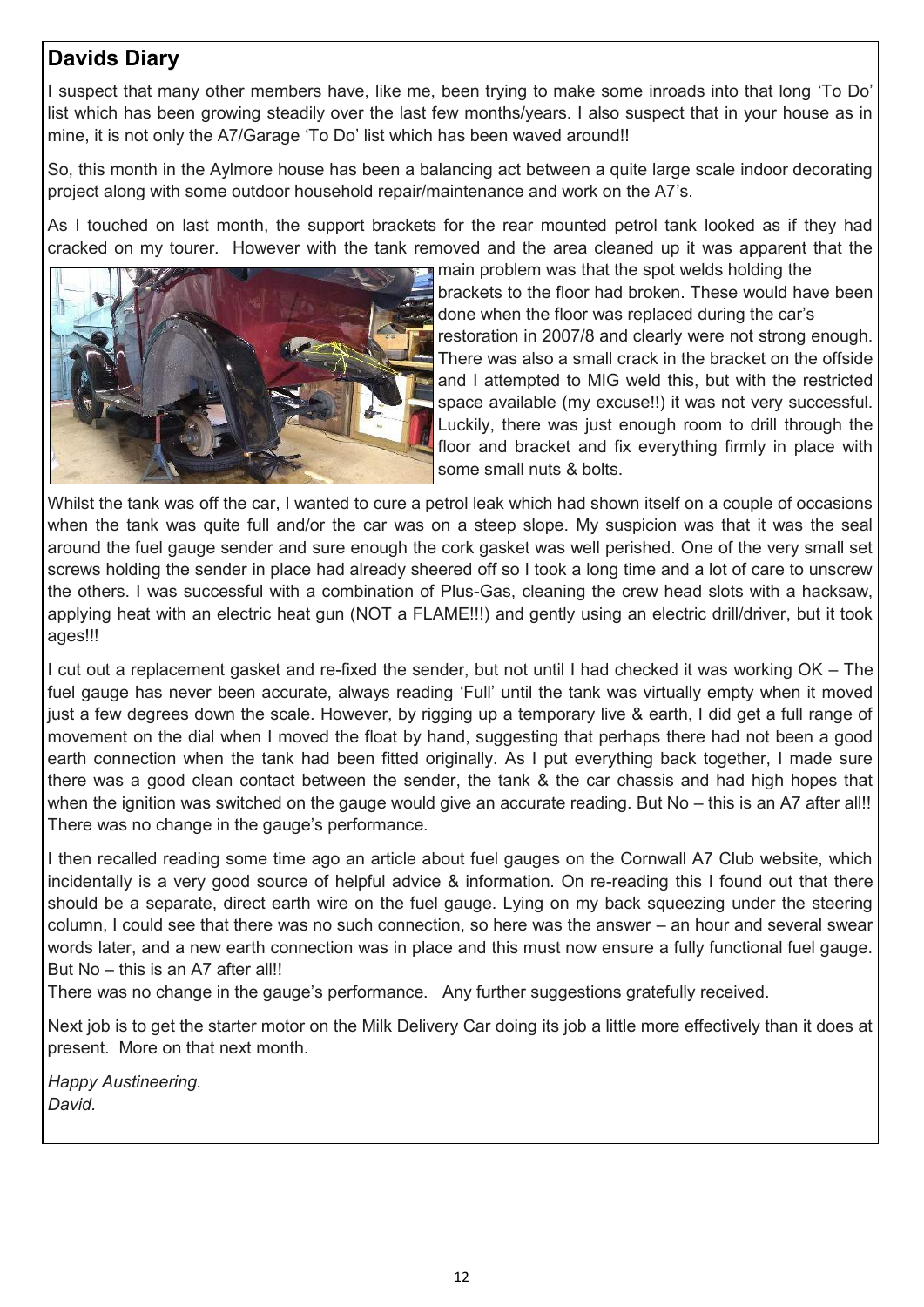| Devon A7 Club - 2020 events                                                         |                                                                                                                                                                                                                           | Dates for |
|-------------------------------------------------------------------------------------|---------------------------------------------------------------------------------------------------------------------------------------------------------------------------------------------------------------------------|-----------|
| <b>Sunday 3rd May</b>                                                               | <b>Cancelled</b><br>DVCC Autojumble at Buckfastleigh Steam Railway.                                                                                                                                                       | your      |
| <b>Sunday May 17th</b>                                                              | Killerton House Classic Car Show<br><b>Cancelled</b>                                                                                                                                                                      | diary     |
| Tues/Weds 12th/13th May Charity run with Essex A7 Club.<br><b>Postponed</b>         |                                                                                                                                                                                                                           |           |
| <b>Saturday 23rd May</b>                                                            | East Devon Amble,<br><b>Postponed</b>                                                                                                                                                                                     |           |
| Sunday 7 <sup>th</sup> June                                                         | Stoke Gabriel Cricket Club Vintage Show.<br><b>Cancelled</b>                                                                                                                                                              |           |
| Saturday 4th July                                                                   | Visit to Eggesford Airfield. More details to follow or contact Philip Burrow on 01363 84330,<br>(note change of date) e-mail: philipburrow@higherlivingantiques.co.uk                                                     |           |
| Sat/Sun 11/12th July                                                                | Historic Vehicle Gathering at Powderham Castle, Exeter, organised by the Crash Box & Classic<br>Car Club. <b>Cancelled</b>                                                                                                |           |
| <b>Saturday 25th July</b>                                                           | Waterhouse Farm Vintage/Classic Car Day - Derek Vertenten. Cancelled                                                                                                                                                      |           |
| Fri. July 31st - Sun 2nd Aug. Joint stand with DVCC at Torbay Steam Fair. Cancelled |                                                                                                                                                                                                                           |           |
| Monday 31st Aug (B.Hol)<br>Merry Harriers Classic Car Show. Details on page 5.      |                                                                                                                                                                                                                           |           |
| Tuesday. 8th Sept.                                                                  | Widecombe Fair - details to follow.                                                                                                                                                                                       |           |
| Saturday 19th Sept.                                                                 | Sidmouth Classic Car Show - please see page 5.                                                                                                                                                                            |           |
| Sunday 4 <sup>th</sup> Oct.                                                         | DVCC Autojumble at Buckfastleigh Steam Railway. More details to follow or contact David<br>Aylmore (details on back page)                                                                                                 |           |
| <b>November</b>                                                                     | To be arranged.                                                                                                                                                                                                           |           |
| <b>Other Events</b>                                                                 |                                                                                                                                                                                                                           |           |
| May 7th/8th/9th                                                                     | VE Day Celebrations in Brixham and Barnstaple<br><b>Both events cancelled</b>                                                                                                                                             |           |
| Sun. May 10th                                                                       | Uffculme Show. Exe Valley Rotary, Cancelled                                                                                                                                                                               |           |
| Sat. July 25th                                                                      | Mid Devon Show, a proper one day Agricultural show. Application form on<br>website - www.middevonshow.co.uk/classic-vehicles-motorbikes/.<br>For information - contact 01884 820859 or e-mail: office@middevonshow.co.uk. |           |
| Sat/Sun Aug. 1st/2nd                                                                | Rosemoor Vintage Weekend, See page 4 for details.                                                                                                                                                                         |           |
| Sat Aug 15 <sup>th</sup>                                                            | Dalwood Fair - very Traditional Village Fair - Jubilee Fields, Dalwood, EX13 7EW. Contact<br>David Aylmore (see pack page) for details                                                                                    |           |



**We've designed a Limited Edition "Stay Home" Rally Plate commemorating the many cancelled rallies of the year but predominantly to show our support for the NHS**

**100% of the profits from each sale will be donated to the NHS Charities Together - Covid-19 Appeal**

Our initial target is to sell 1000 at **£10 each**, and you can buy yours today, then display it proudly knowing you've contributed to an amazing cause!

> To order your 'Stay Home' Rally Plate contact Dragonfly at: sales@dragonflyrally.co.uk or phone 0800 783 8634

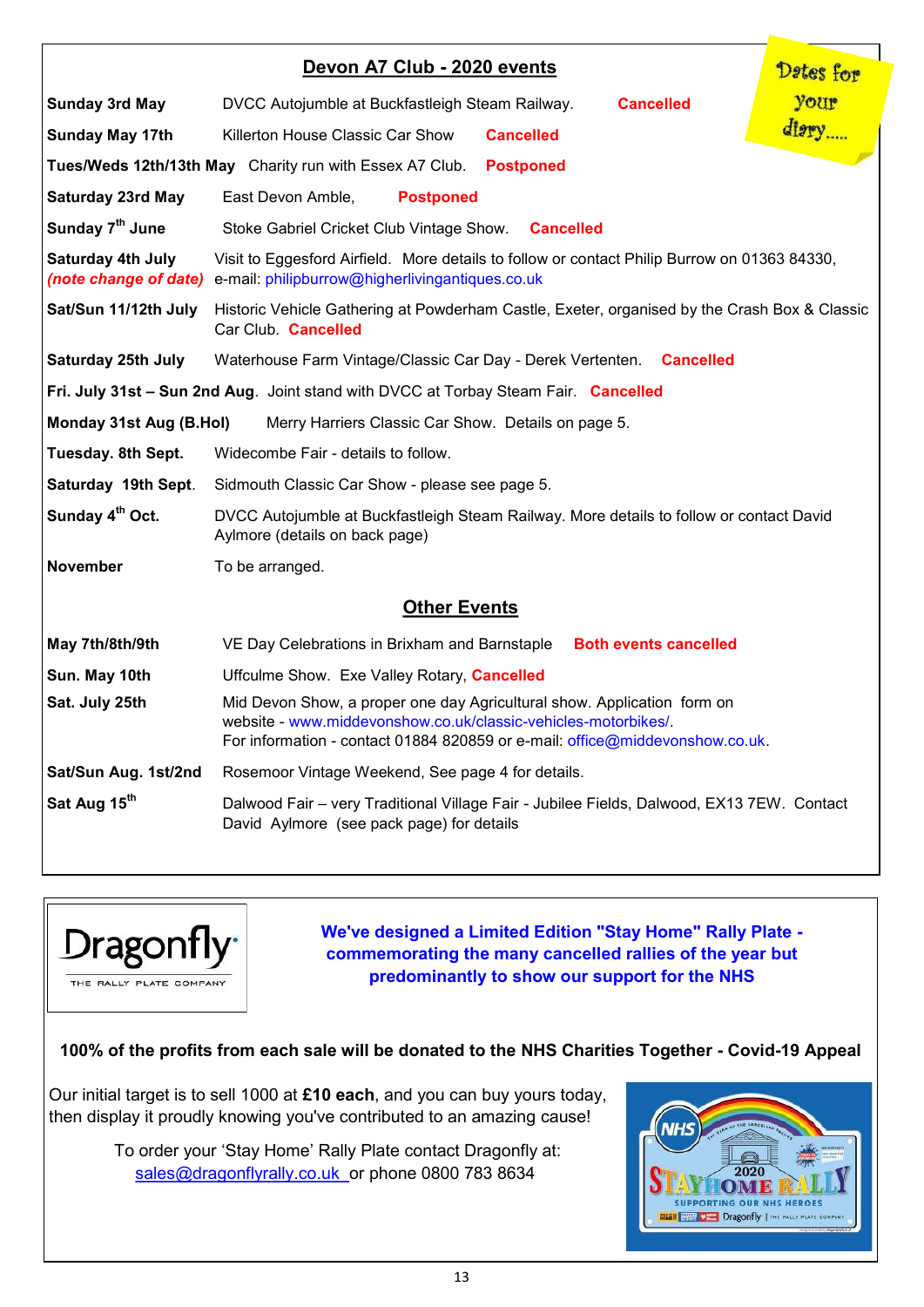### **Wanted**

Magneto and/or Dynamo for a 1928 Ulster Replica. Contact Sam Archer on 07592 743993 or e-mail samscaravan4@hotmail.com

#### **For Sale**

Surplus to requirements rear luggage rack to fit early Austin's as new condition. Open to sensible offers ( supplied by Austin Repro Parts) new price £280.



Surplus to requirements early bulk head fuel tank in good condition to fit Chummy models. Open to sensible offers.

#### **Call Paul Sleeman on 07378338793 for more information on either of these items.**



### **For Sale**,



1935 Mark 1 Austin 7 Ruby. It has been my car for the last 50 years. The engine has a Phoenix crank and rods. The interior is original with the leather upholstery and door panels. Paintwork is in hard wearing and practical Dulux Weathershield! Sunshine roof and windscreen fully functional. Also a shed load of Ruby related spares which must go with the car.

### **£5750.00 O.N.O**.

Contact Richard Bishop on 01392 439916.

### **Free to a good home!**

A7CA 'Grey' Mags - full Set from 1993 to 2018. These belong to an ex-Member and he would like to pass them on, ideally as a complete set but would consider requests for individual magazines.

If you are interested, please contact David Aylmore in the first instance. (Details on back page)

#### **For Sale**

Newly recommissioned special, 1938 V5 Sorn. Fully rebuilt, no hood but hood frame and screen brow present. Nearly all new or fully reconditioned parts. Full details from George Mooney on 01202 425989.



### **Wanted**

New member, Philip Drinkwater is looking for an A7 to buy. Ideally, he would like a Box Saloon, but would consider a soft top and it must be in good/excellent condition. Contact Philip on e-mail: [drinky289@aol.co.uk](mailto:drinky289@aol.co.uk)

#### **For Sale**

Complete 1930 Short rolling chassis complete with 1926 Mag engine. Banjo Axle, 3 speed Gate change gearbox, Bacon slicer starter, new king pins & bushes. Offers invited over £3,000.

Also, a long chassis with I.F.S and a reliant engine is available.

Contact David Aylmore in the first instance for further information. Details on the back page.

*Austin 7 related items 'Wanted' or 'For Sale' can be advertised in Devon Sevens free of charge. Items will be removed from the listings after 3 months unless you have notified me that you would like the advert to continue.* 

*Thank you - Janet (Editor - contact details on back page)*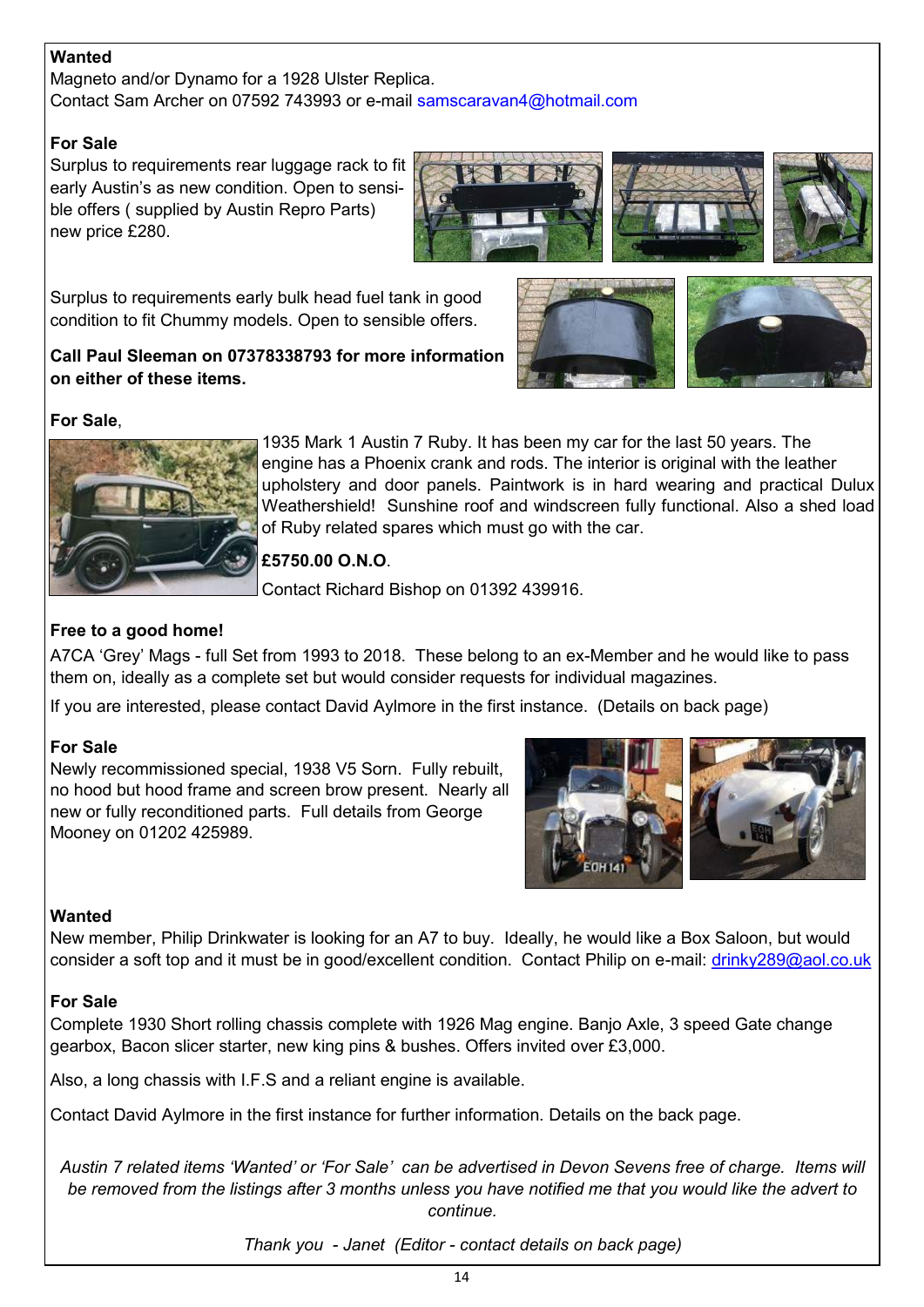# **Keeping Informed**

For those of you with a computer or smart phone etc, you might find the following websites a useful source of information and news. Don't forget you can also follow the Devon Austin Seven Club on our Facebook page.

www.devonsevens.co.uk - welcome to the website for the Devon Austin 7 Club. Here you can find out all about the 'Devon Sevens'. How we started, what we do and how to join.

There is a **Members Only** section that we are developing. Currently it has the latest and past Newsletters, plus entry forms that can be downloaded for all club events and many others.

The website also has a fully updated list of 'Trusted Suppliers'.





www.austinsevenfriends.com - the one stop web site for Austin 7 enthusiasts across the world. Austin 7 news and events throughout the country and beyond!

Useful Facebook Groups: Austin Seven Spares Sale / Exchange Austin Seven Pre1939-Vintage Autojumble

For advice on how to make the best use of our website you can contact Steve Day at: steve-j-[day@outlook.com](mailto:steve-j-day@outlook.com)

# **DA7C Badges.**

### **Car Badge.**

There is a choice of 2 styles of Car Badge. Both have the same Green & White motif with black lettering.

- 1. A small windscreen self adhesive badge which is ideal for a "Modern" if space for a larger external badge is not available. - £1 each
- 2. A high quality Chrome & Enamel external badge as shown in the Illustration.

1 badge £13.50 inc. 2nd class post, 2 badges £25 inc. 2nd Class post.

### **Embroidered Badge.**

We also now have a very smart embroidered club badge available. It is 3 1/4" (80mm) in diameter and is, as shown in the picture, very similar in design to the car badge. Cost is £3.50 (plus 50p postage)

### **Lapel Badge.**

Following requests from members, we can now offer lapel badges. These metal badges measure 25mm diameter, and the cost is a very reasonable £2.25 inc p&p.

All badges can be purchased by contacting Nigel Brookes by phone, post or e-mail or can be collected from any club event.

Contact details are on the back page.







## **Trusted suppliers of A7 goods & services.**

You should have received your hard copy of the 2020 list of **Trusted suppliers of A7 goods and services**  when you renewed your membership. If you haven't received yours please contact David Aylmore (details on back page) and he will put one in the post for you.

If any member has received good service from an A7 supplier, please forward details to the editor. Their details will be published in the Newsletter and added to the next hard copy edition, due in January 2021.

A full list is available on the club's website. (see above)